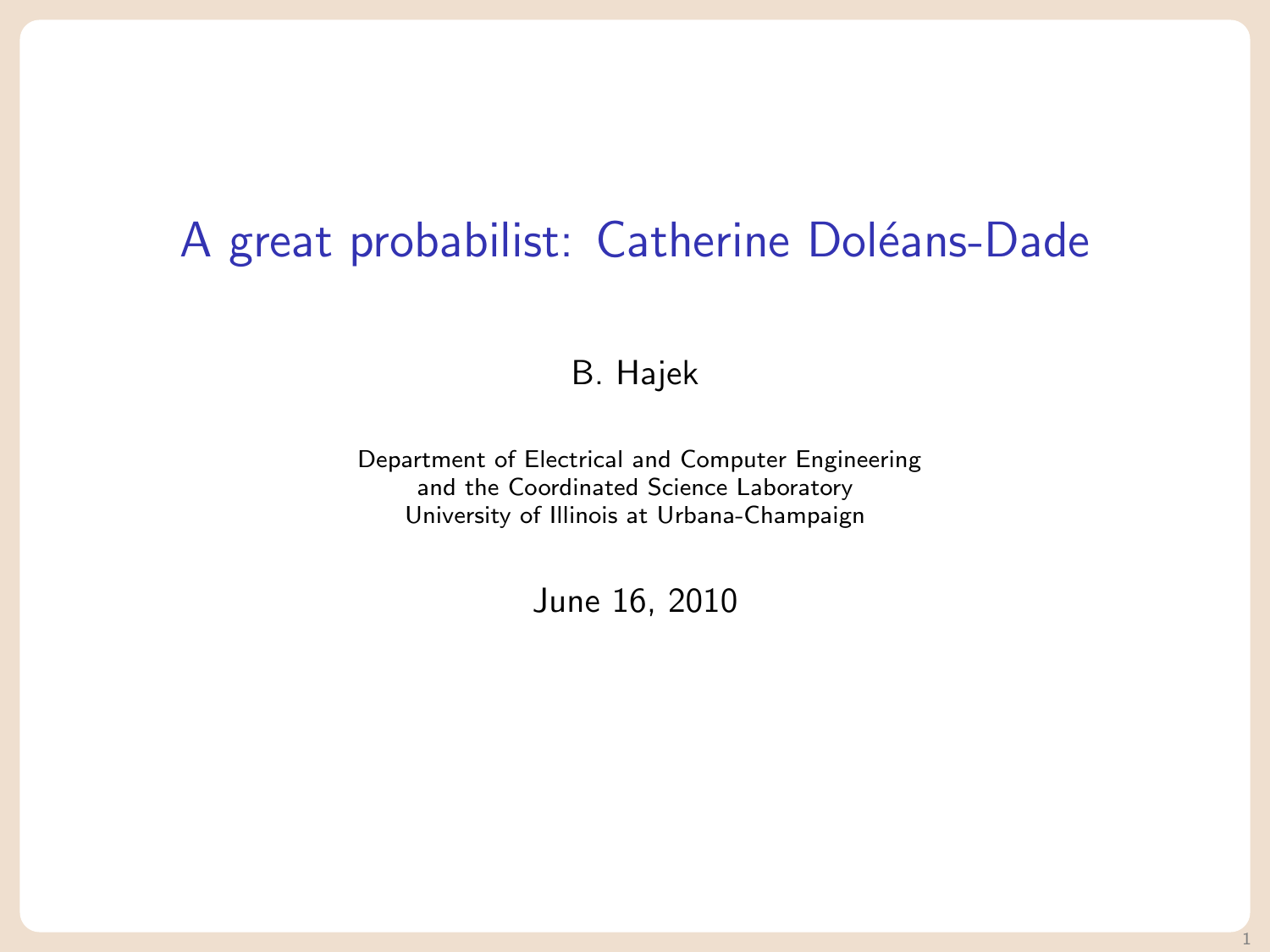# Abstract:

A brief presentation of some of the remarkable technical contributions of Catherine Dolèans-Dade.



Catherine Doléans-Dade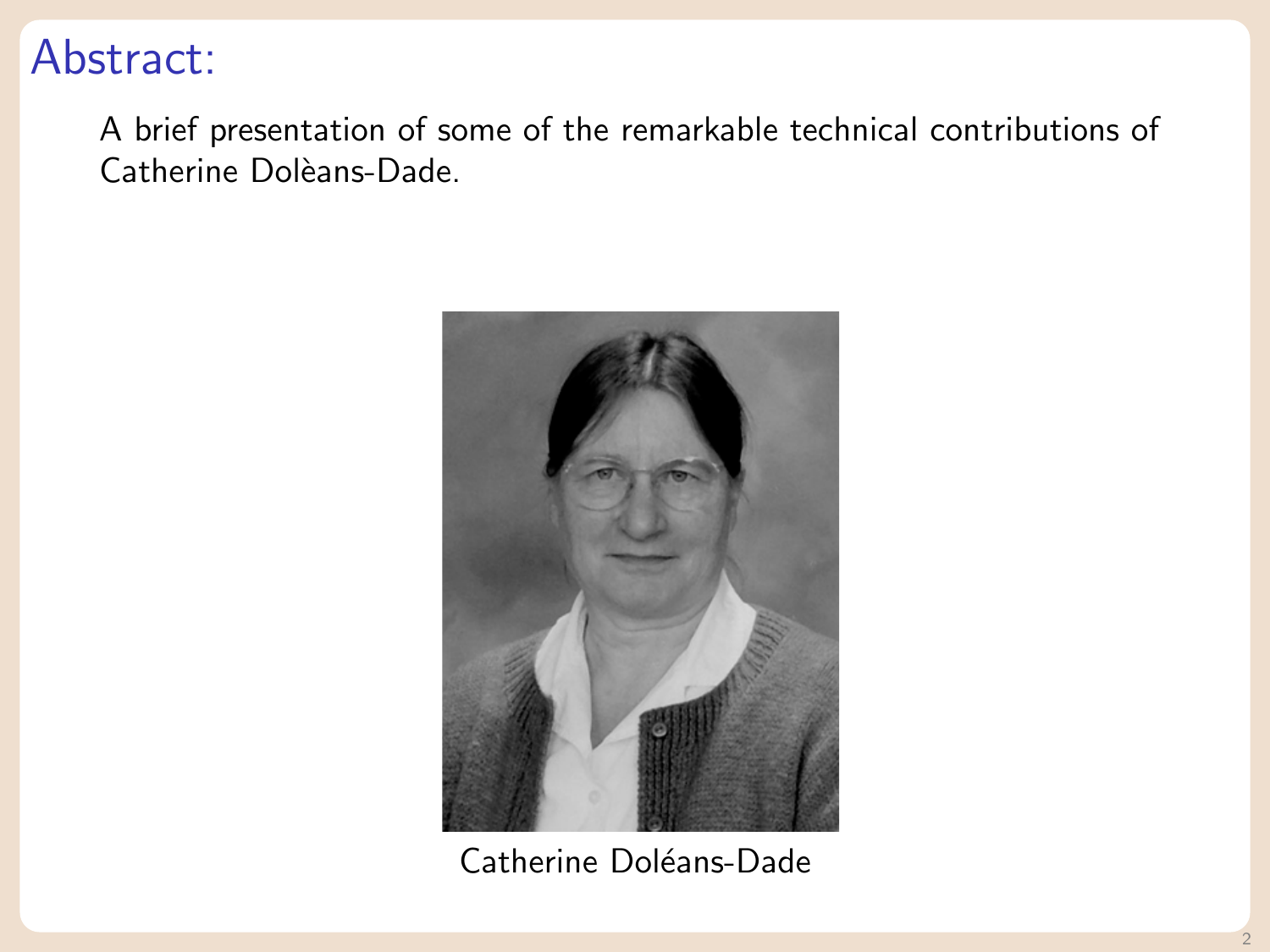## Overview of technical contributions

- $\triangleright$  Catherine Doléans completed her graduate study under the direction of P. A. Meyer at the University of Strasburg in the late 1960's.
- $\blacktriangleright$  Main publications appeared 1966-1979.
- $\triangleright$  Deepest work concerned the theory of predictable compensators for continuous-time random processes.
- $\triangleright$  Significant contributions to the calculus of martingles, including a general change of variables formula, a theorem on stochastic differential equations, and exponential processes of semimartingales.
- $\triangleright$  Work is relevant today, especially for models mixing discrete and continuous aspects, such as in modeling timing channels in biology or financial systems, working with likelihood ratios in such contexts.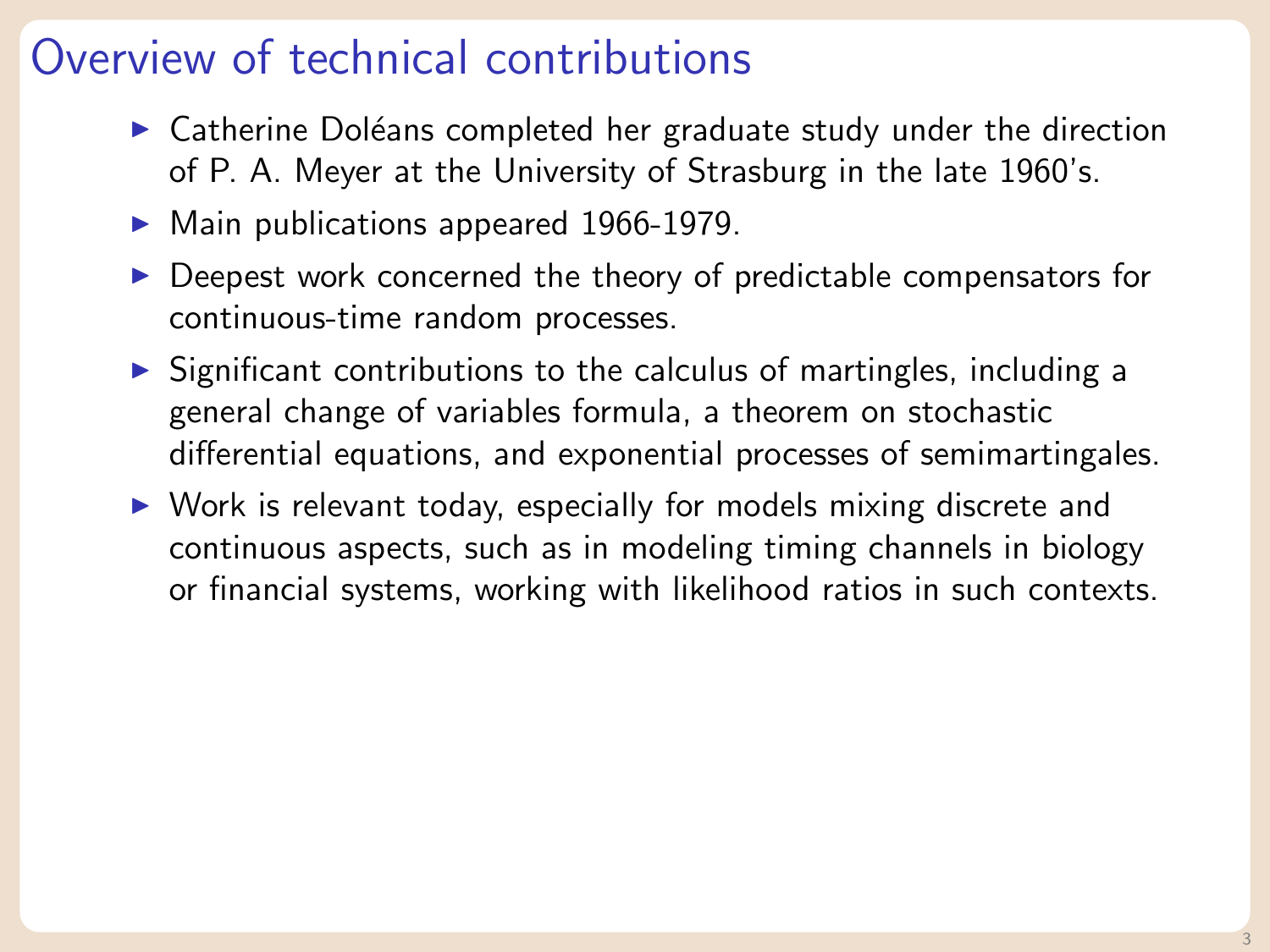# A bit of background

Suppose  $B = (B_k : k \ge 0)$  is a submartingale relative to a filtration  $(\mathcal{F}_k : k \geq 0)$ :

- ► So  $B_k$  is  $\mathcal{F}_k$  measureable  $\forall k$ , (i.e. *B* is *F*. adapted), and
- ► B has positive drift:  $E[B_{k+1} B_k | \mathcal{F}_k] \geq 0$ .

The *predictable compensator*, A, of B satisfies

- ► So  $B_k$  is  $\mathcal{F}_{k-1}$  measureable  $\forall k$ , (i.e. A is  $\mathcal{F}_k$ . predictable), and
- $\triangleright$  B A is a martingale

J.L. Doob discussed compensators in discrete time, and conjectured that similar compensators should exist in some generality for continuous time.

P. A. Meyer, who visited Doob at Illinois, proved the

"Doob-Meyer decomposition theorem" to address this. But the definition/characterization of A, Meyer's natural increasing processes, was not satisfactory.

Catherine Dolèan's work on predictable projections, and the measure she defined on predictable sets, led to the accepted final version of the decomposition theorem.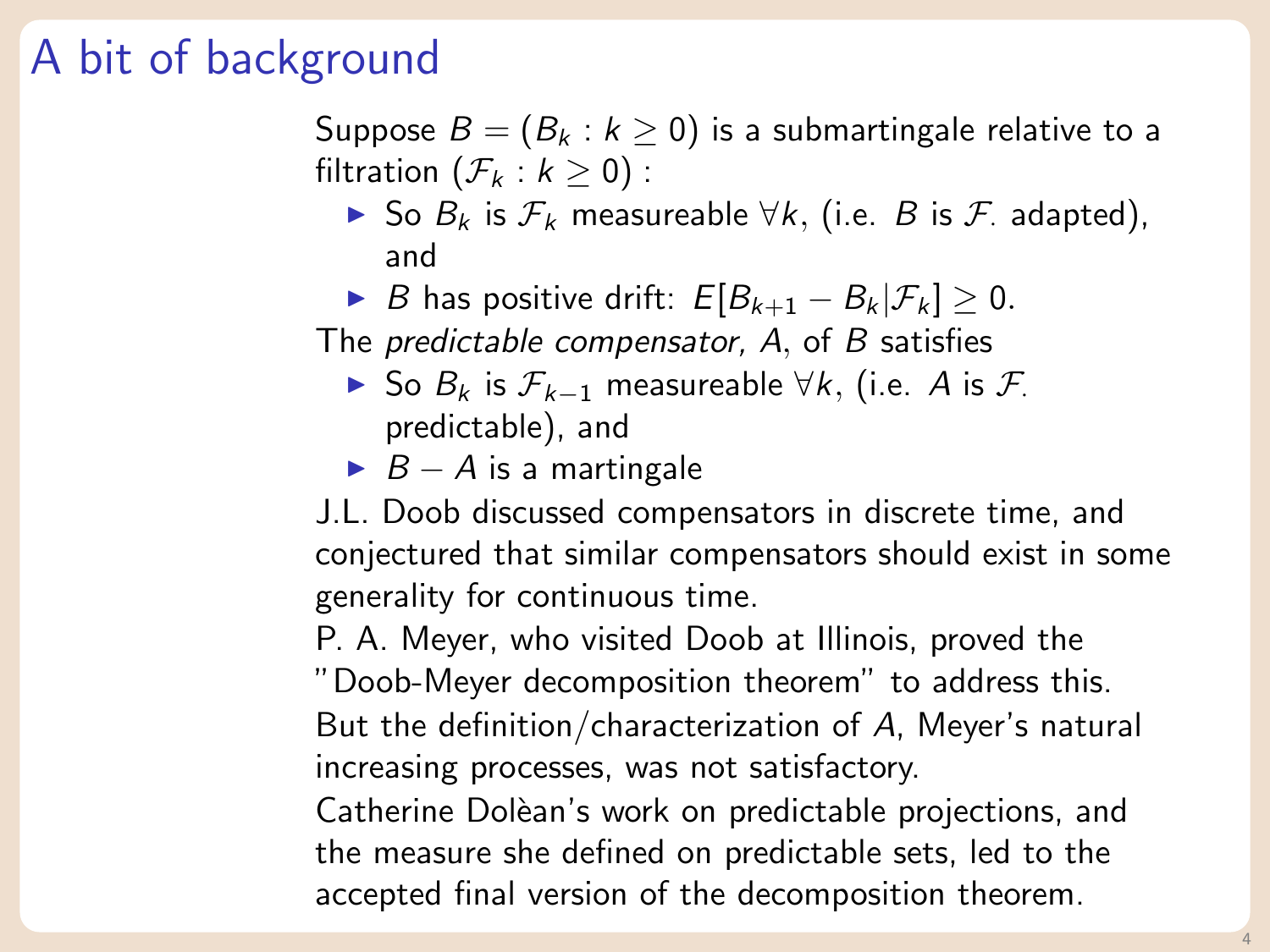# The usual conditions

- $\triangleright$  Assume (Ω, F, P) is complete (subsets of events with probability zero are events)
- $\blacktriangleright$  Assume filtration of  $σ$ -algebras  $\mathcal{F}_{\bullet} = (\mathcal{F}_{t} : t \geq 0)$  is
	- $\blacktriangleright$  right-continuous, and
	- each  $\mathcal{F}_t$  includes all zero-probability events.
- $\triangleright$  Thus martingales, supermartingales, and submartingales have càdlàg (right continuous with finite left limits) versions. We assume in these slides such versions are used, without further explicit mention.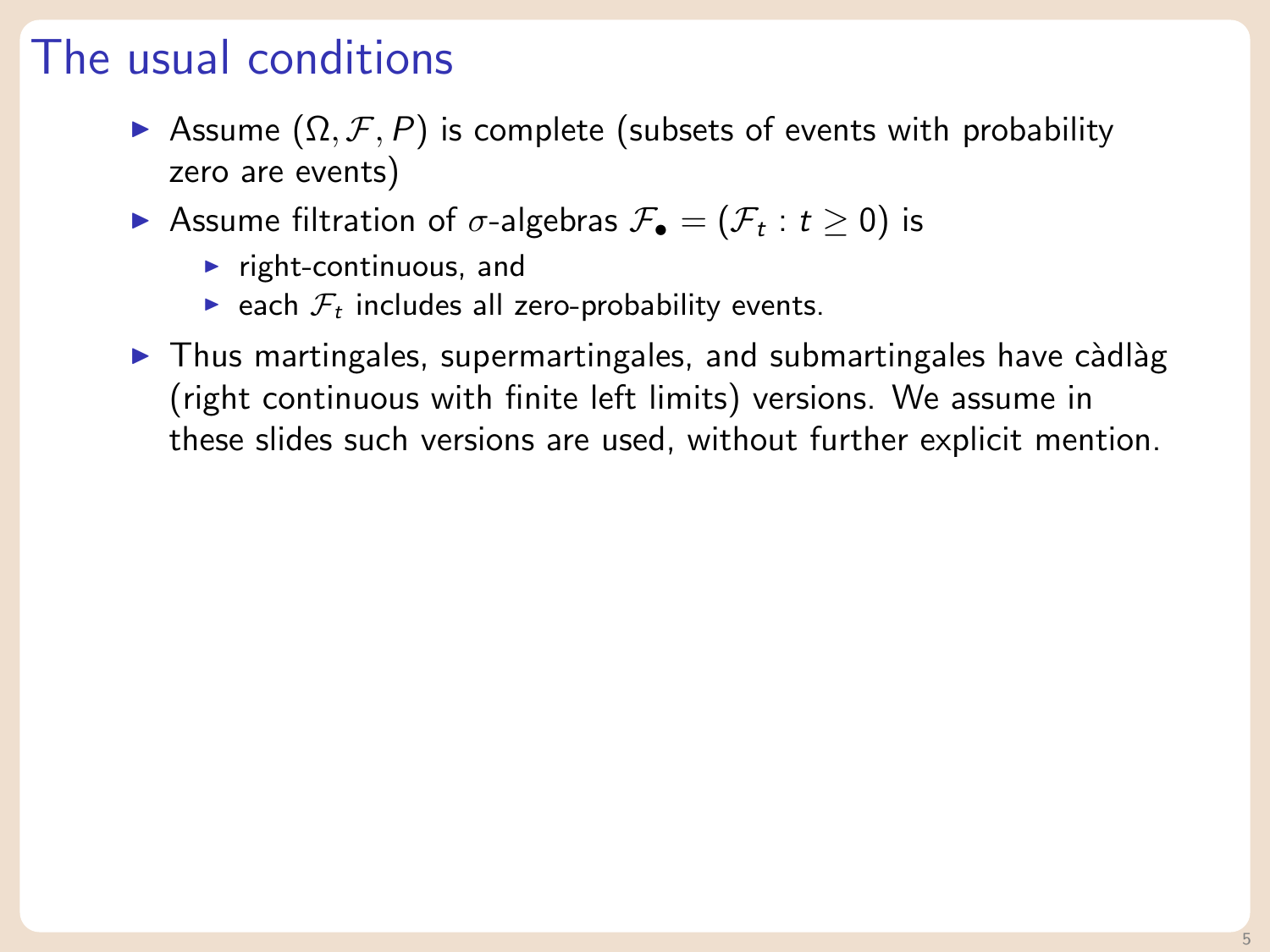# Doléans measure [\[1\]](#page-10-0)

Connected with the modern version of the Doob-Meyer decomposition theorem. The measure is at the core of predictable projections.

- A random process X is a function of two variables:  $(X(t, \omega): (t, \omega) \in \mathbb{R}_+ \times \Omega).$
- $\blacktriangleright$  The *predictable sets* consist of the *σ*-algebra of subsets of  $\mathbb{R}_+ \times \Omega$ generated by left-continuous adapted random processes.
- $\triangleright$  The predictable projection of a submartingale B is a predictable process A such that  $A_{\tau} = E[B_{\tau} | \mathcal{F}_{\tau-}]$  for all finite predictable stopping times  $\tau$ .
- $\triangleright$  The Dolèans measure for a submartingale B is the measure  $\mu$  on the predicable  $\sigma$ -algebra such that  $\mu[[0, \tau]] = E[B_{\tau}]$  for all bounded predictable stopping times  $\tau$ .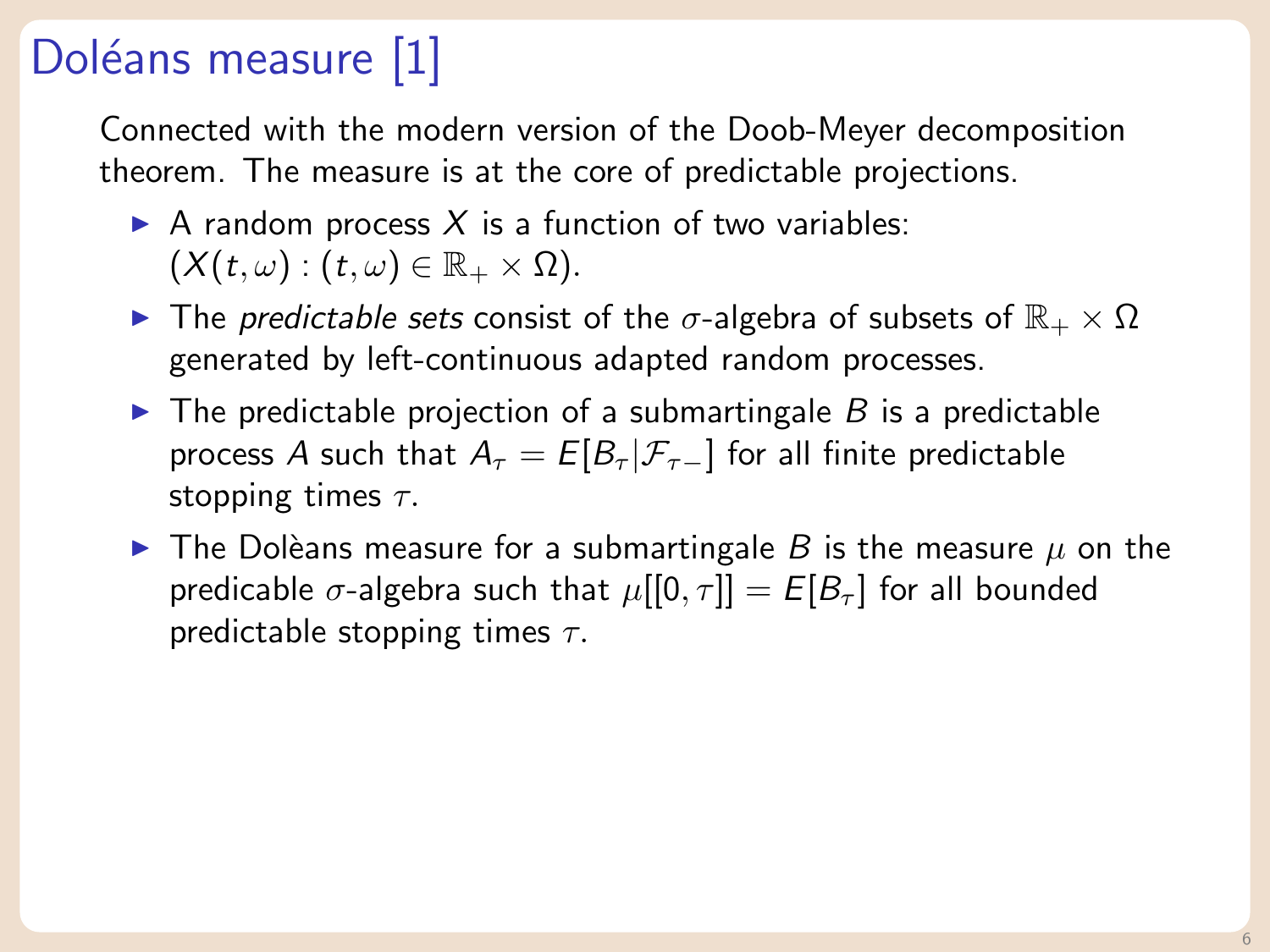# Dolèans-Meyer change of variable formula [\[2,](#page-10-1) [3\]](#page-10-2)

Let  $F$  by a twice continuously differentiable function and let  $X$  be a semimartingale. Then  $F(X)$  is a semimartingale and:

$$
F(X_t) = F(X_s) + \int_s^t F'(X_{u-})dX_u + \sum_{s < u \le t} (F(X_u) - F(X_{u-}) - F'(X_{u-}) \triangle X_u) + \frac{1}{2} \int_s^t F''(X_u) d[X, X]_u^c
$$
 (1)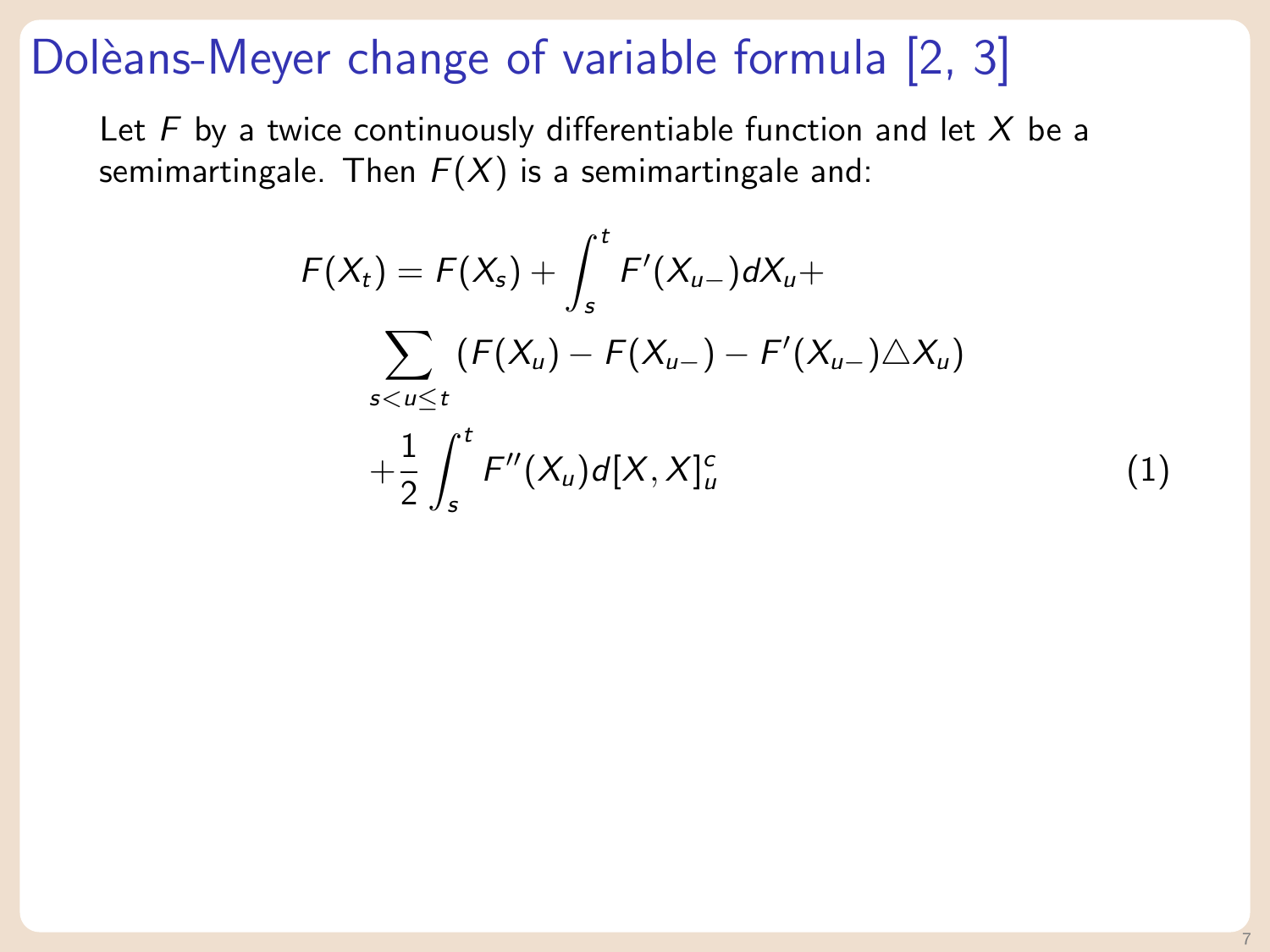### Dolèan-Dade exponential [\[4\]](#page-10-3)

Let X be a semimartingale, and let  $Z = \mathcal{E}(X)$  be the solution of  $Z_t = 1 + \int_0^t Z_{s-} dX_s$ . Then

$$
Z_t = \exp(X_t - X_0 - \frac{1}{2} < X^c, X^c >_t) \prod_{s \leq t} (1 + \triangle X_s) \exp(-\triangle X_s)
$$

If X is a local martingale then so is  $\mathcal{E}(X)$ .

If X and Y are semimartingales,  $\mathcal{E}(X + Y) = \mathcal{E}(X)\mathcal{E}(Y)$ .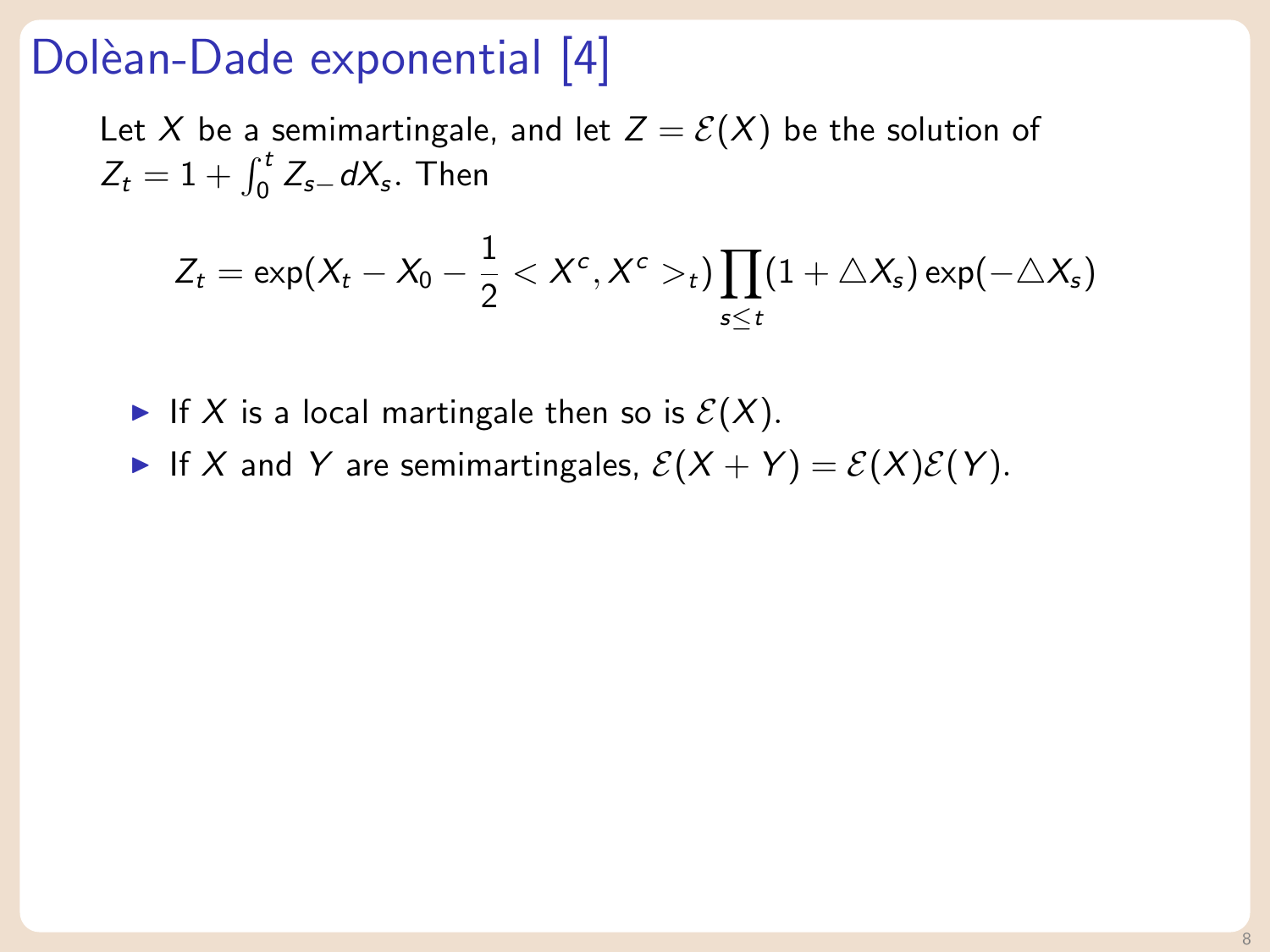# A dream course on martingale calculus

In Spring 1976, Professor Doléans-Dade presented a one semester course on martingale calculus, including

- $\triangleright$  Basic martingale inequalities, càdlàg versions, classification of stopping times
- $\triangleright$  theory of analytic pavings and predictable projections and compensators
- $\blacktriangleright$  change-of-variable formula
- $\triangleright$  stochastic differential equations for martingales
- $\blacktriangleright$  change of measures
- $\blacktriangleright$  semimartingale exponentials

I took this course with Edwin A. Perkins, now Professor and Canada Research Chair in Probability, University of Brittish Columbia. I never learned as much in any other course.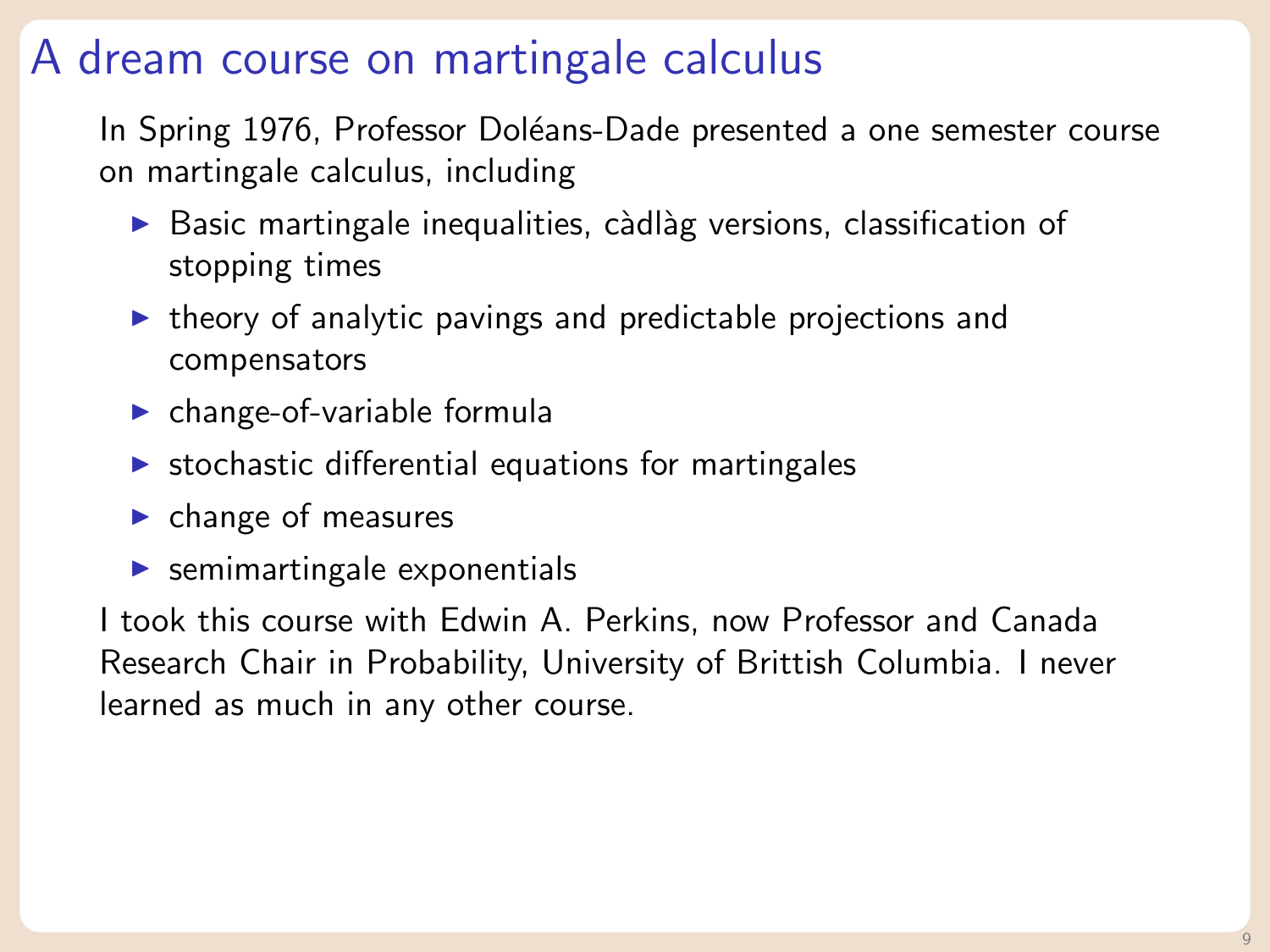# In Memoriam: Catherine Doléans-Dade<sup>1</sup>

Catherine Doléans-Dade died on Sept. 19, 2004, after a long struggle with cancer. She was a long time member of the University of Illinois probability group, as well as the wife of mathematics professor Everett Dade. In the theory of martingales she was known for what is now called the Doléans measure. Catherine Doléans first came to the U of I Mathematics Department as a visiting graduate student under a Fulbright grant in 1967-68. After receiving her Doctorat d'Etat from the University of Strasbourg, France, in 1970, she returned here with her husband and first child in 1971. She was an Assistant Professor in the Mathematics Department from 1971 to 1979, when she resigned to take care of her two growing children. From 1981 until her death she was an Adjunct Associate Professor in the Mathematics Department. At various times during this period she was an editor for the Annals of Probability, and for the Illinois Journal of Mathematics. After her children were grown, she taught from time to time for the U of I Statistics Department, for Home Hi, and for University High School, where she worked until last spring, when she became too ill to continue.

 $1$ Source: http://www.math.uiuc.edu/People/memoriam\_doleans-dade.html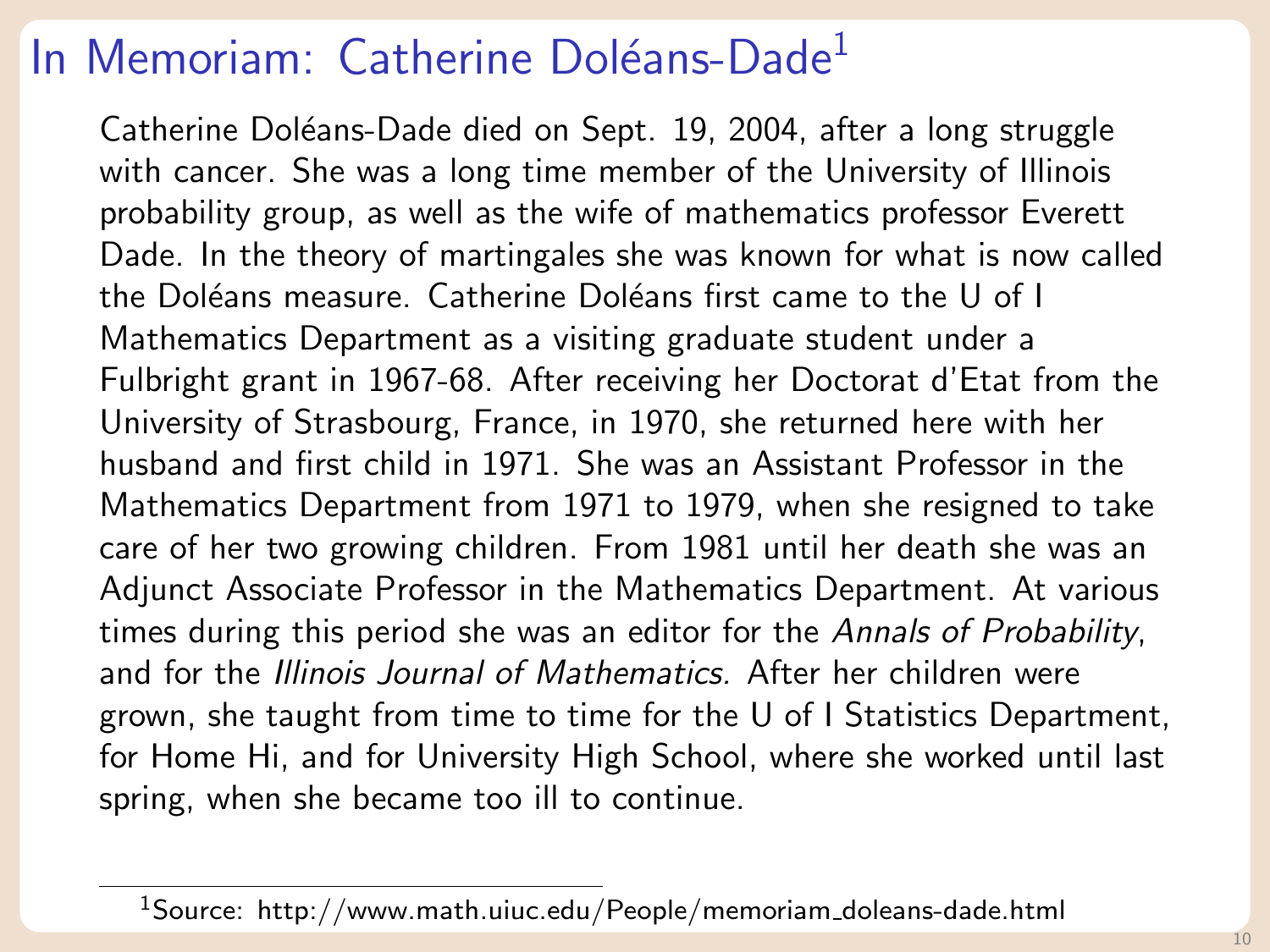#### References I

- <span id="page-10-0"></span>[1] C. Doléans, "Existence du processus croissant naturel associé à un potentiel de la classe (D)," Z. Wahrscheinlichkeitstheorie verw. Geb., vol. 9, pp. 309–314, 1968.
- <span id="page-10-1"></span>[2] C. Doléans and P. A. Meyer, "Intégrales stochastique par rapport aux martingales locales," C. R. Acad. Sc. Paris, vol. 269, pp. 144–147, 1969.
- <span id="page-10-2"></span>[3] C. Doléans and P. A. Meyer, "Intégrales stochastique par rapport aux martingales locales," in Séminaire de Probabilités IV - Université de Strasbourg, Lecture Notes in Mathematics, vol. 124, pp. 77–107, Berlin-Heidelberg-New York: Springer-Verlag, 1970.
- <span id="page-10-3"></span>[4] C. Doléans-Dade, "Quelques applications de la formule de changement de variables pour les semimartingales," Z. Wahrscheinlichkeitstheorie verw. Geb., vol. 16, pp. 181–194, 1970.
- [5] C. Doléans, "Intégrales stochastique dépendant d'un paramètre," C. R. Acad. Sc. Paris, vol. 263, pp. 130–132, 1966.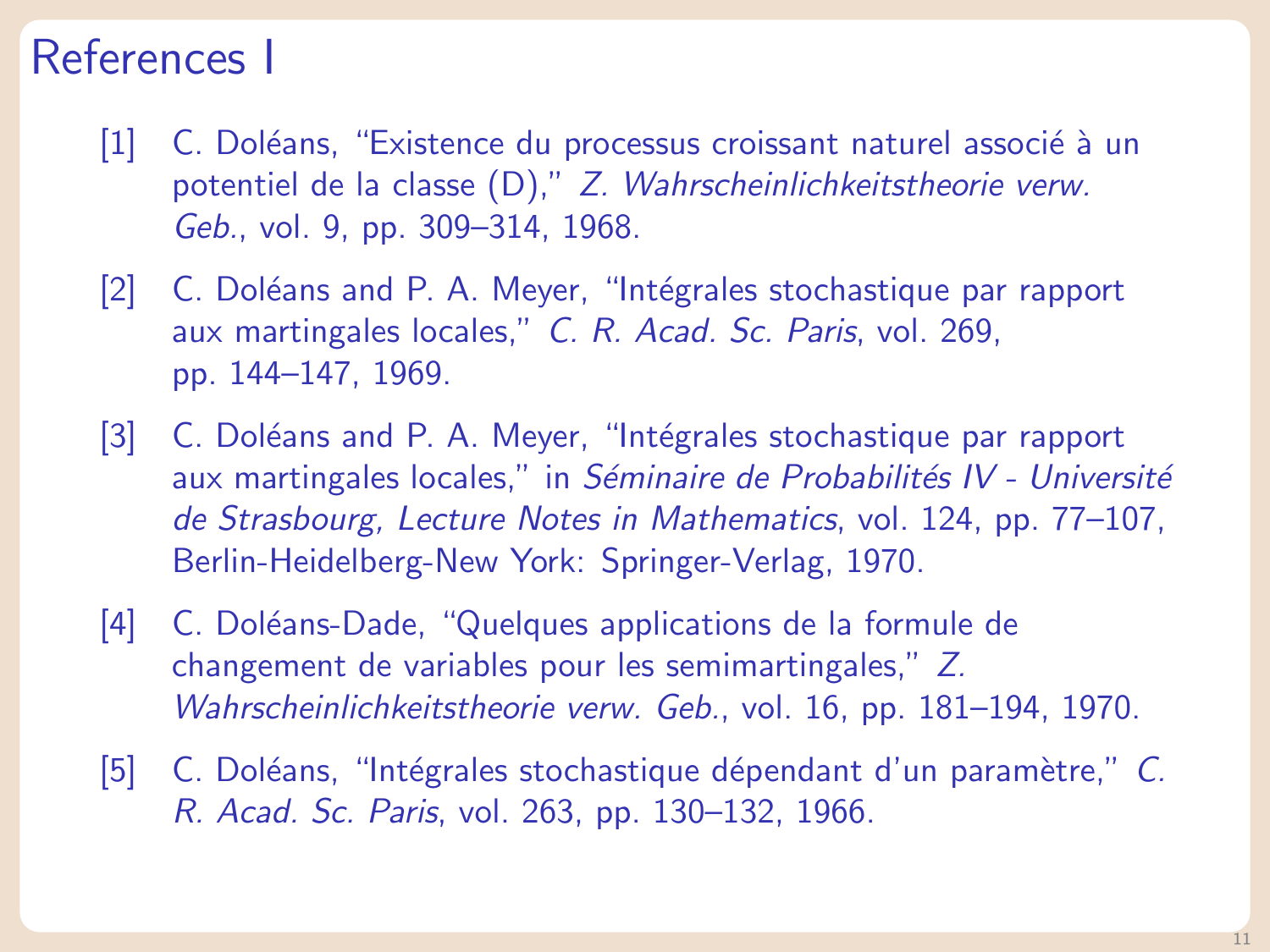#### References II

- [6] C. Doléans, "Intégrales stochastique dépendant d'un paramètre," Publ. Inst. Statist. Univ. Paris, vol. 16, pp. 23–34, 1967.
- [7] C. Doléans, "Construction du processus croissant naturel associé à un potentiel de la classe (D)," C. R. Acad. Sc. Paris, vol. 264, pp. 600–602, 1967.
- [8] C. Doléans, "Processus croissants naturels et processus croissants très-bien-mesurables," C. R. Acad. Sc. Paris, vol. 264, pp. 874–876, 1967.
- [9] C. Doléans, "Variation quadratique des martingales continues à droite," Ann. Math. Statistics, vol. 40, pp. 284–289, 1969.
- [10] C. Dellacherie and Doléans-Dade, "Un contre-exemple au problème des laplaciens approchés," in Séminaire de Probabilités V -Université de Strasbourg, Lecture Notes in Mathematics, vol. 191, pp. 127–137, Berlin-Heidelberg-New York: Springer-Verlag, 1971.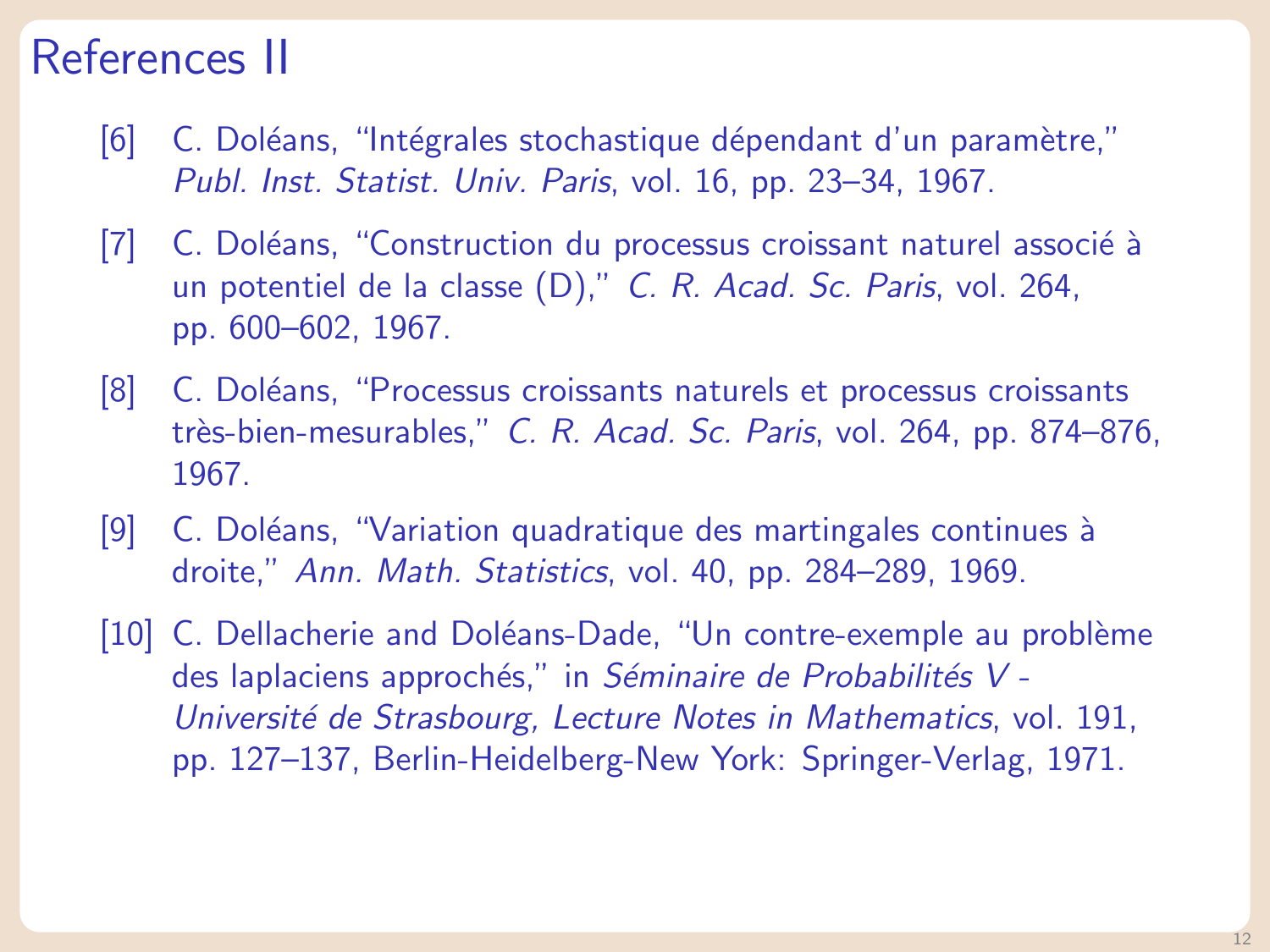#### References III

- [11] C. Doléans-Dade, "Une martingale uniformément intégrable mais non localement de carré intégrable," in Séminaire de Probabilités V - Université de Strasbourg, Lecture Notes in Mathematics, vol. 191, pp. 138–140, Berlin-Heidelberg-New York: Springer-Verlag, 1971.
- [12] C. Doléans-Dade, "Intégrales stochastiques par rapport à une famille de probabilités," in Séminaire de Probabilités V - Université de Strasbourg, Lecture Notes in Mathematics, vol. 191, Berlin-Heidelberg-New York: Springer-Verlag, 1971.
- [13] C. Doléans-Dade, "On the existence and unicity of solutions of stochastic integral equations," Z. Wahrscheinlichkeitstheorie verw. Geb., vol. 36, pp. 93–101, 1976.
- [14] C. Doléans-Dade and P. A. Meyer, "Equations différentielles stochastiques," in Séminaire de Probabilités XI - Université de Strasbourg, Lecture Notes in Mathematics, vol. 581, pp. 376–382, Berlin-Heidelberg-New York: Springer-Verlag, 1977.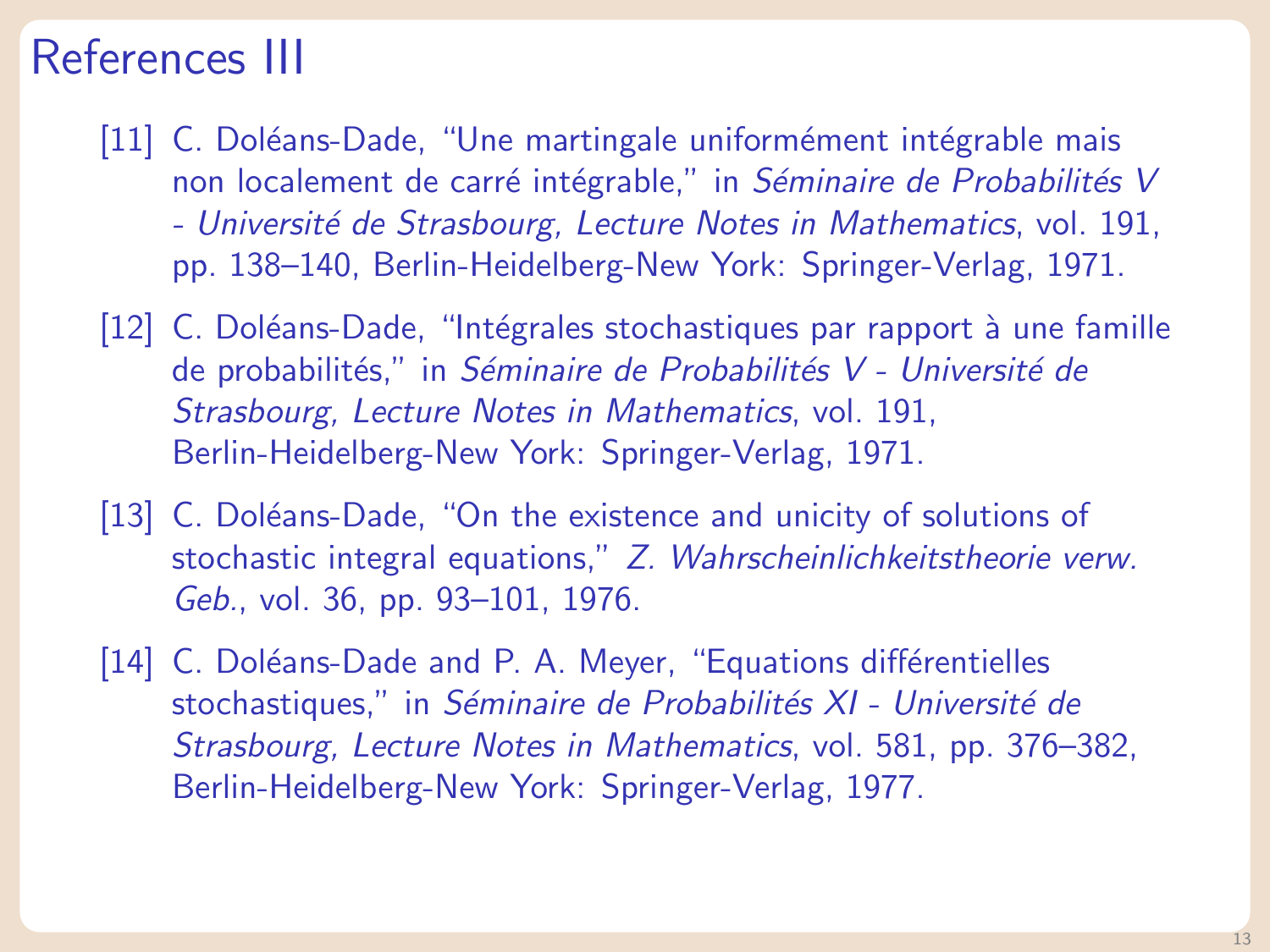#### References IV

- [15] C. Doléans-Dade and P. A. Meyer, "Une caractérisation de BMO," in Séminaire de Probabilités XI - Université de Strasbourg, Lecture Notes in Mathematics, vol. 581, pp. 383–389, Berlin-Heidelberg-New York: Springer-Verlag, 1977.
- [16] C. Doléans-Dade and P. A. Meyer, "Un petit théorème de projection pour processus à deux indices," in Séminaire de Probabilités XII -Université de Strasbourg, Lecture Notes in Mathematics, vol. 721, pp. 204–215, Berlin-Heidelberg-New York: Springer-Verlag, 1979.
- [17] C. Doléans-Dade and P. A. Meyer, "Inégalités de normes avec poids," in Séminaire de Probabilités XII - Université de Strasbourg, Lecture Notes in Mathematics, vol. 721, pp. 313–331, Berlin-Heidelberg-New York: Springer-Verlag, 1979.
- [18] R. B. Ash and C. Doléans-Dade, Probability & Measure Theory (Second Edition). San Diego-London: Academic Press, 2000.